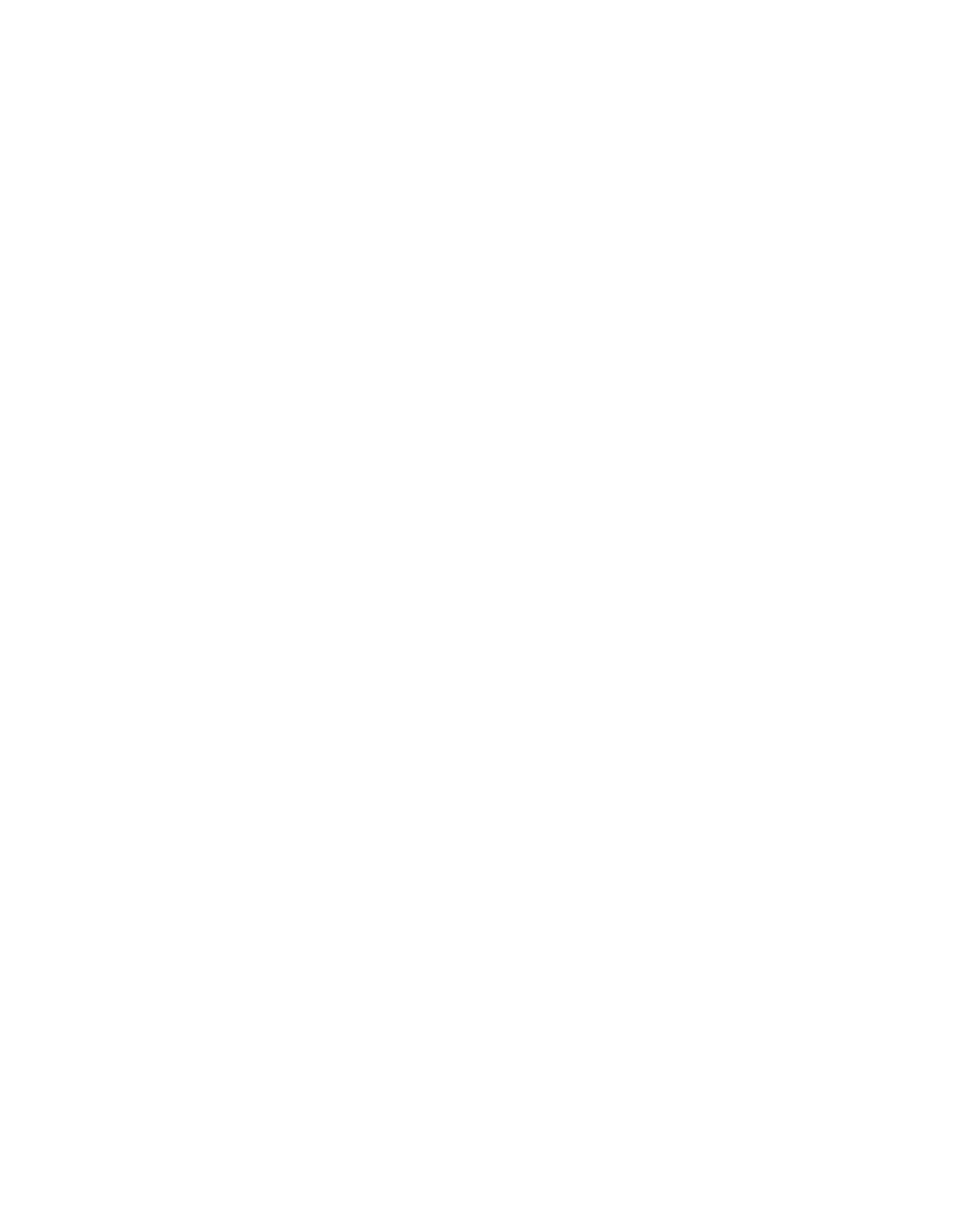## **Annual Meetings – October 11-17, 2021 IMFC Statement by Mr. Daniele Franco, Minister of the Economy and Finance, Italy**

*On behalf of Albania, Greece, Italy, Malta, Portugal, and Republic of San Marino* 

**Progress on vaccinations and continued policy support are bearing fruits. The global economy is recovering from the COVID pandemic despite the spread of new and more contagious variants.** At the same time, growing divergences across and within countries, largely reflecting uneven access to vaccines, policy space, and lingering scars in some sectors, send a stark warning to policymakers. As the global economy continues to heal, **it is paramount to accelerate global vaccination, and better target policy support, with a view to strengthening the recovery and laying the foundations for a more equitable, digital, and green economy.**

**The economic recovery is taking hold in the countries of our constituency, as national immunization campaigns have made great strides towards targets.** Following a strong rebound in the first half of the year, a faster than anticipated return of tourism has sustained the momentum during the summer, while manufacturing has strengthened further, despite some supply bottlenecks. Employment and economic sentiment have been improving on the back of credible policy support and less stringent containment measures. Leading indicators point to a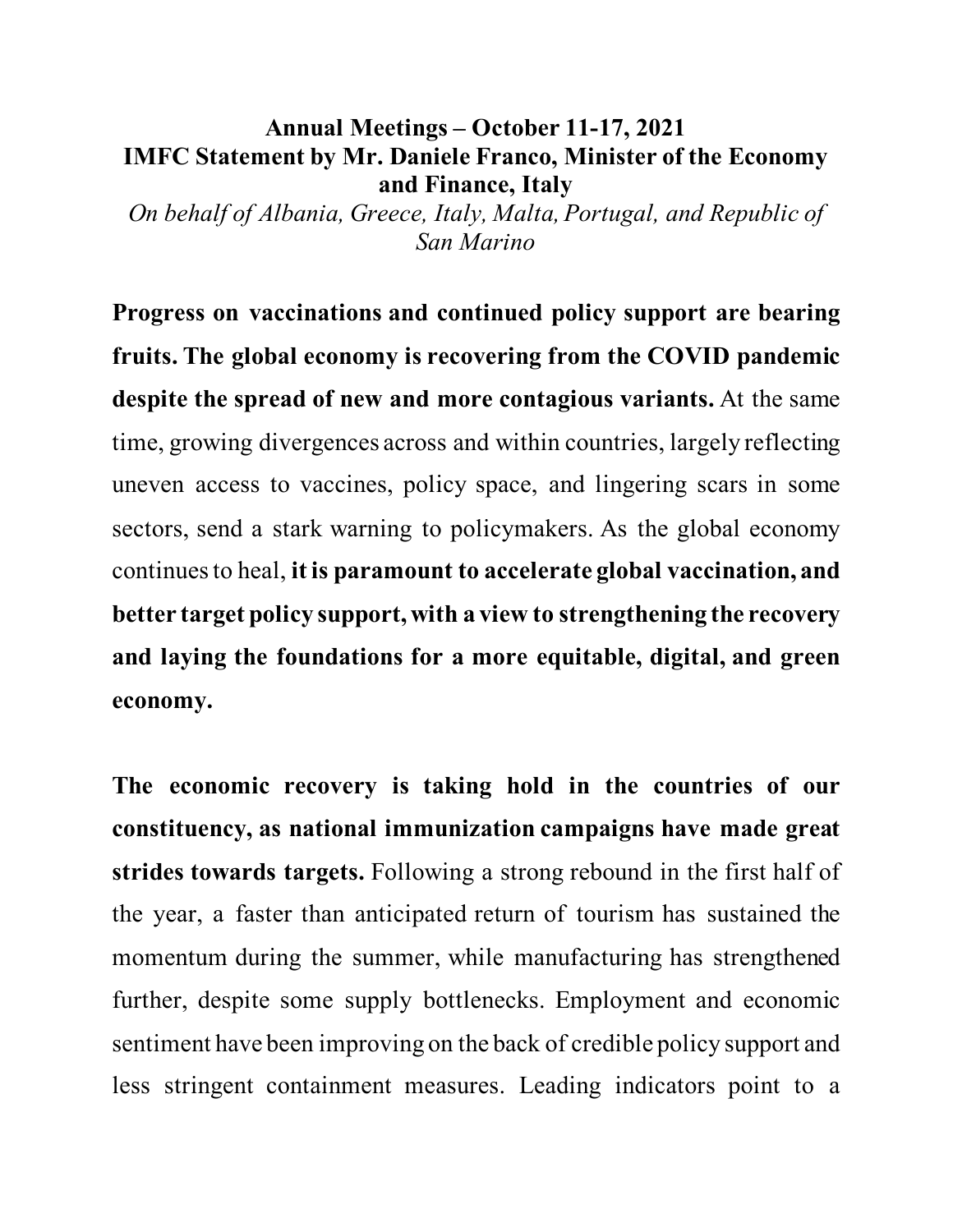stronger-than-expected recovery this year. However, growth is still uneven and vulnerable to risks of pandemic resurgence. Against this backdrop, **the countries in our constituency remain committed to using all policy levers, as health and economic conditions evolve, until the pandemic is overcome, and the recovery becomes fully entrenched.**

**Within the European Union (EU), we continue to coordinate our policy response in order to strengthen our economies and contribute to the global recovery.** Our policies will be increasingly focused on longer-term environmental and social challenges that have become even more pressing due to the ongoing health crisis. While addressing the legacies of the pandemic, we will promote the transformation of our economies. The Recovery and Resilience Facility of Next Generation EU has entered itsimplementation phase following the approval of **Recovery and Resilience Plans** of most Member States**.** Leveraging both national and EU resources, these plans will support **the green and digital transitions, while creating new jobs and income opportunities and also raising potential growth.** We will put in place important structural reforms that will also contribute to these objectives. We remain committed to supporting the recovery with targeted fiscal measures until the health crisis is resolved and real GDP has not only recovered the steep drop in 2020, but also returned to the pre-crisis trend. However, our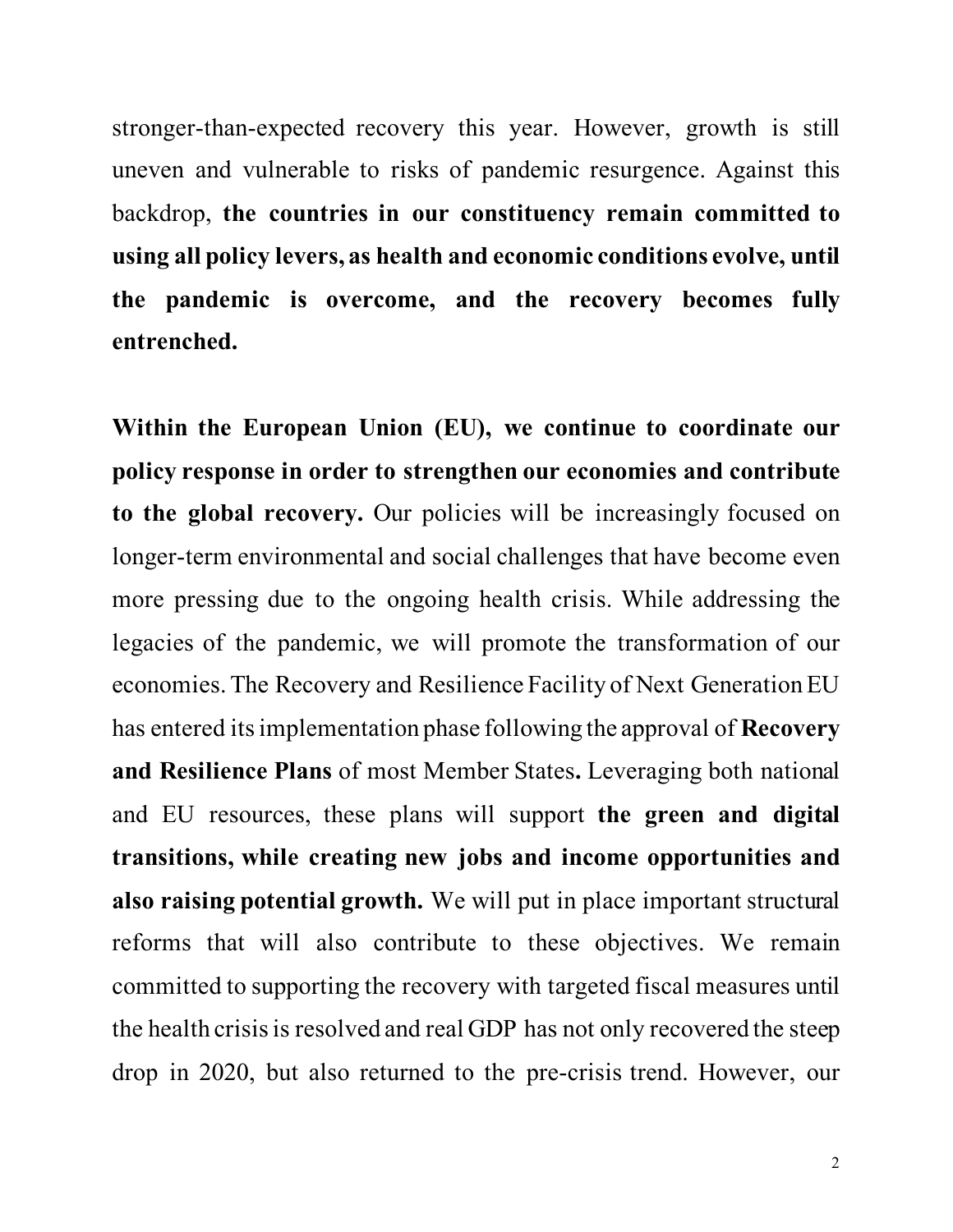approach will be prudent and aimed at achieving a consistent reduction in public debt-to-GDP ratios. In fact, we are pleased to report that, according to the latest projections, public debt ratios will edge down already this year in most countries in the constituency. **Over a longer horizon, we remain committed to reducing deficit and debt levels so we can respond to future shocks and demographic changes.**

**The EU is gearing to meet its ambitious 2030 targets on greenhouse gas emissions and reach climate neutrality by 2050.** The catastrophic effects of climate change are evident, as weather-related disasters have become more frequent, widespread, and severe. Action to mitigate and adapt our economies to climate change and reverse biodiversity losses cannot be delayed any longer. We must honor our climate pledges and be ready to make bolder ones. With Italy holding the Presidency of the G20 and partnering with the United Kingdom for the United Nations Climate Change Conference (COP26), we are committed to building trust and reaching broad consensus on ambitious objectives along the three pillars of the Paris Agreement: mitigation, adaptation, and financing.

**The massive resources necessary to finance the transition to a more resilient and greener economy will also require private investments.**  Under the Italian Presidency, the G20 has established the Sustainable Finance Working Group with the view to fostering the development of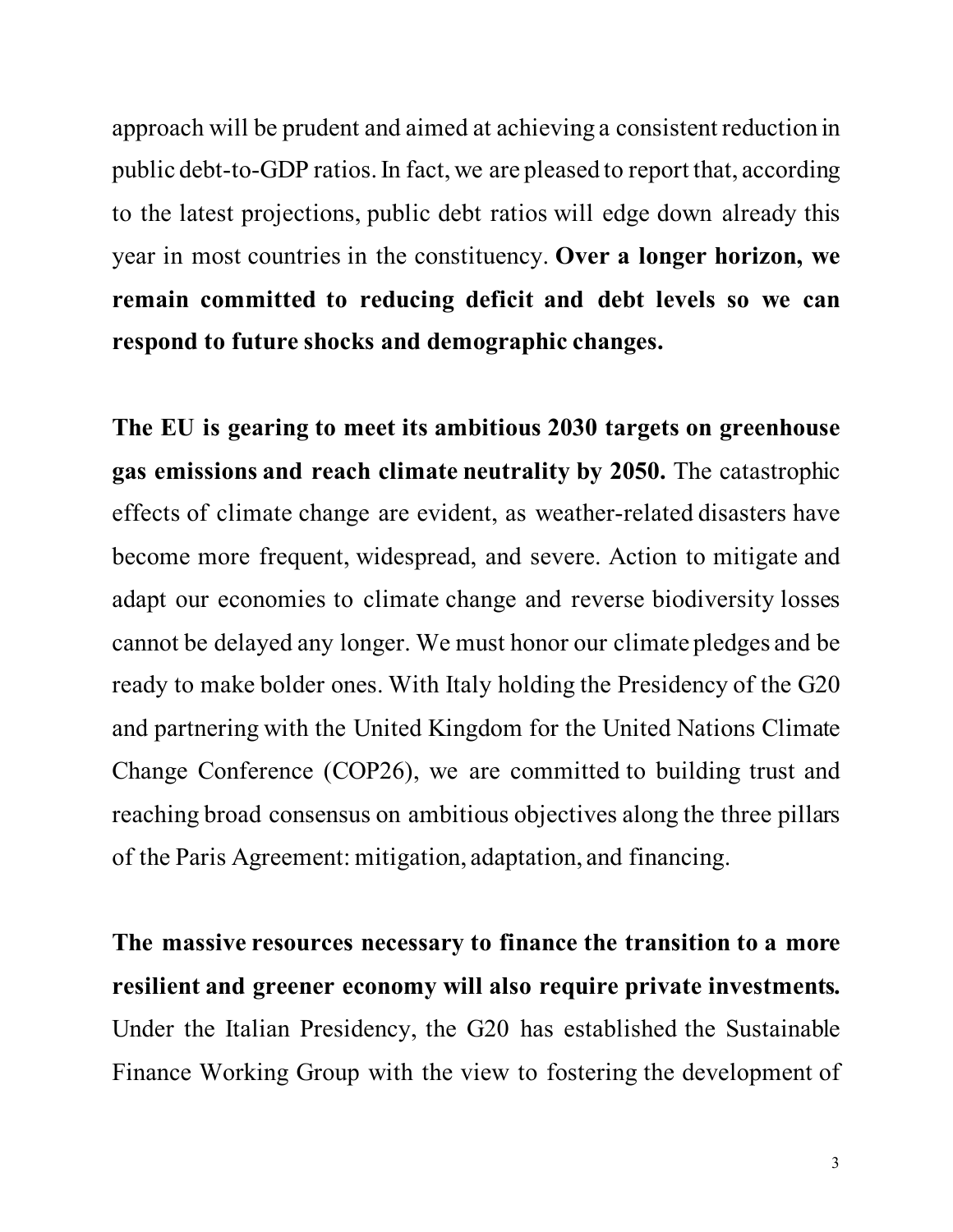sustainable financial markets. To this end, the Group is working to broaden the global climate information architecture by developing disclosure requirements for corporates and financial institutions, alongside comparable and consistent standards for financial instruments.

**The digital transformation of our economies will likewise be decisively buttressed by our Recovery and Resilience Plans.** The pandemic intensified the use of digital technologies and we will seize this opportunity to promote inclusion and foster productivity. This will be achieved by enhancing connectivity, broadening access to digital technologies, expanding the digitalization of the Public Administration, and investing in human capital.

**We are ready to promote an ambitious transformation of our economies, and we will strive not to leave anyone behind.** We are fully aware that sectoral adjustments, reflecting technological progress, and the greening of the economy may have transitory social costs that we will address. We will seek to ensure better employment opportunities by expanding access to high-quality education, and training and facilitating reskilling and upskilling, while pursuing gender equality. In parallel, we intend to enhance our social safety nets to alleviate the transition costs.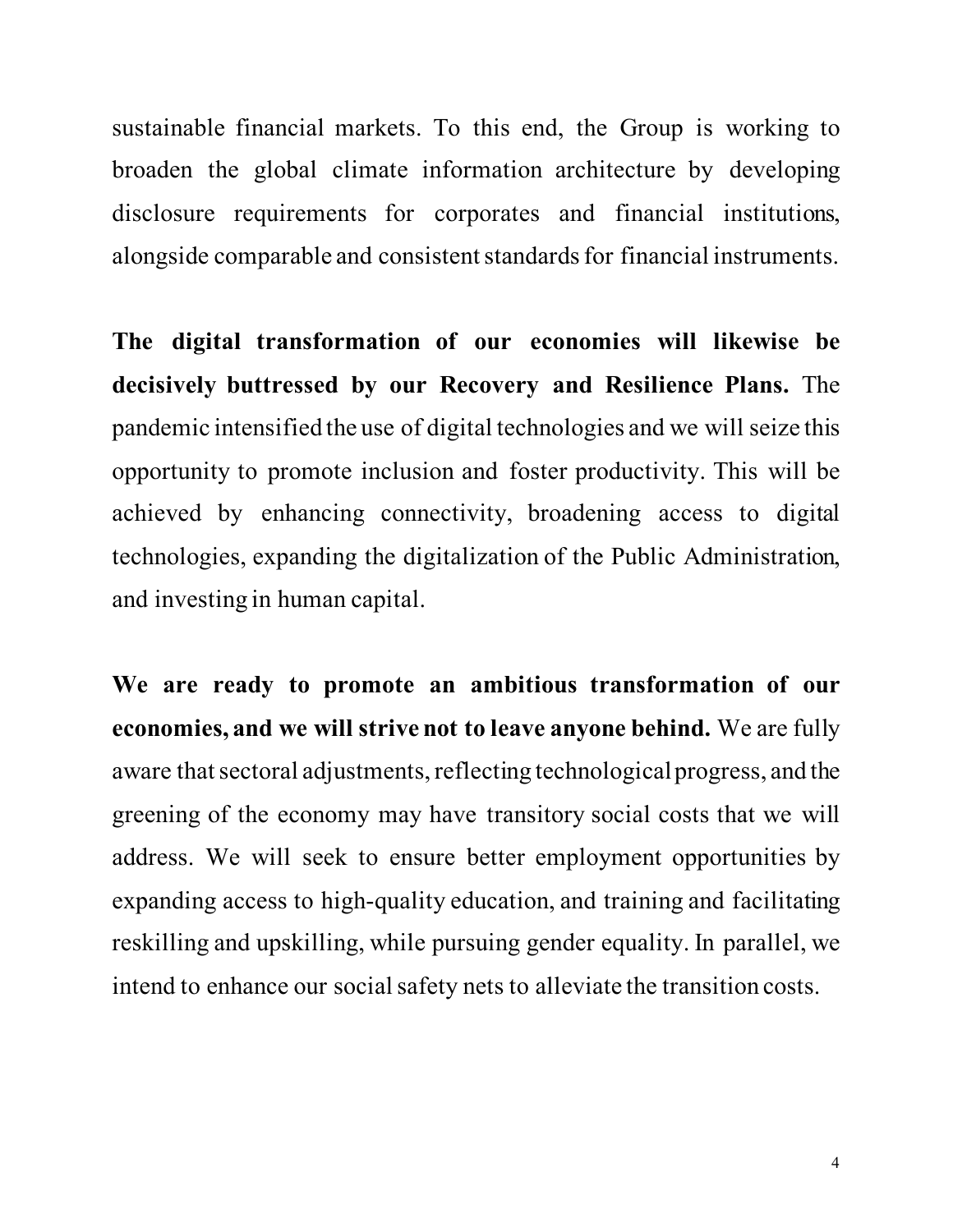**We fully support the goals of the Multilateral Leaders Task Force to vaccinate at least 40% of the population in all countries by the end of 2021, and at least 70% by the first half of 2022.** More than 2.5 billion people are fully vaccinated worldwide but we still witness unacceptably low levels of vaccine availability in low-income countries. Multilateral mechanisms, such as the ACT-Accelerator and COVAX, remain the most effective ways to deliver vaccines and build the capacity to administer them. The countries in our constituency have recently increased their contributions to these multilateral initiatives, while also donating vaccines directly to countries in need. Furthermore, the EU has already exported half of its vaccine production of 1.4 billion doses, while having donated 200 million doses and pledged to deliver another 200 million doses by the middle of 2022. We count on the Fund to continue shedding light on how vaccine inequities and different degrees of policy constraints are weighing on the global recovery and contributing to divergent performances.

**Divergences in policy support are also contributing to a slower recovery in emerging and developing economies.** Too many countries are being forced to scale down their measures to support their economies amidst growing public debt, rising commodities and food prices, and external imbalances. IMF policy advice for vulnerable countries facing these multiple challenges will be vital. Furthermore, as the pandemic has exacerbated pre-existing debt vulnerabilities for a wide set of Low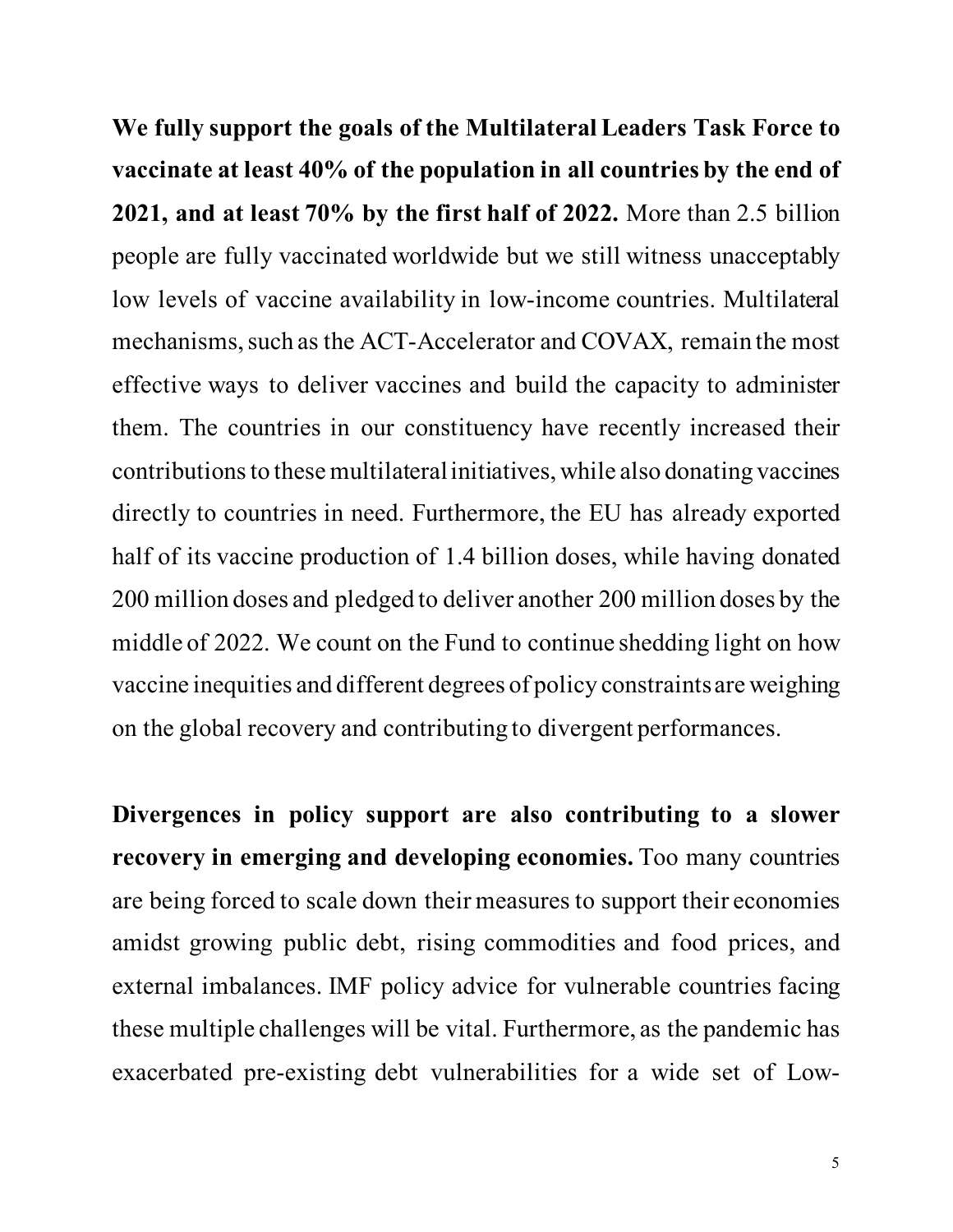Income Countries (LICs), providing adequate international aid and concessional finance to the most vulnerable countries remains essential. The IMF has commendably provided substantial financial support through its emergency lending facilities and we welcome the shift to structured programs. Furthermore, we welcome the progress achieved on the **Debt Service Suspension Initiative** (DSSI) and support initiatives to enhance and facilitate the implementation of the **Common Framework** (CF) for Debt Treatments beyond the DSSI. We expect private creditors to rise to the challenge and ensure comparability of debt treatment in these difficult times. This initiative should move hand in hand with other streams of work to address debt vulnerabilities, such as efforts to promote debt transparency, governance, and fiscal accountability.

**We have much appreciated the recent, historic, Special Drawing Right (SDR) allocation, which will help meeting the long-term global need to supplement reserves, while supporting the most vulnerable countries to address the impact of the crisis.** The allocation has significantly increased reserves that can be held as buffers or channeled to where most needed. We are closely engaged in the discussions to rechannel SDRs both through the well-established Poverty Reduction and Growth Trust (PRGT), and through the possible new Resilience and Sustainability Trust (RST). We believe that both the PRGT and an